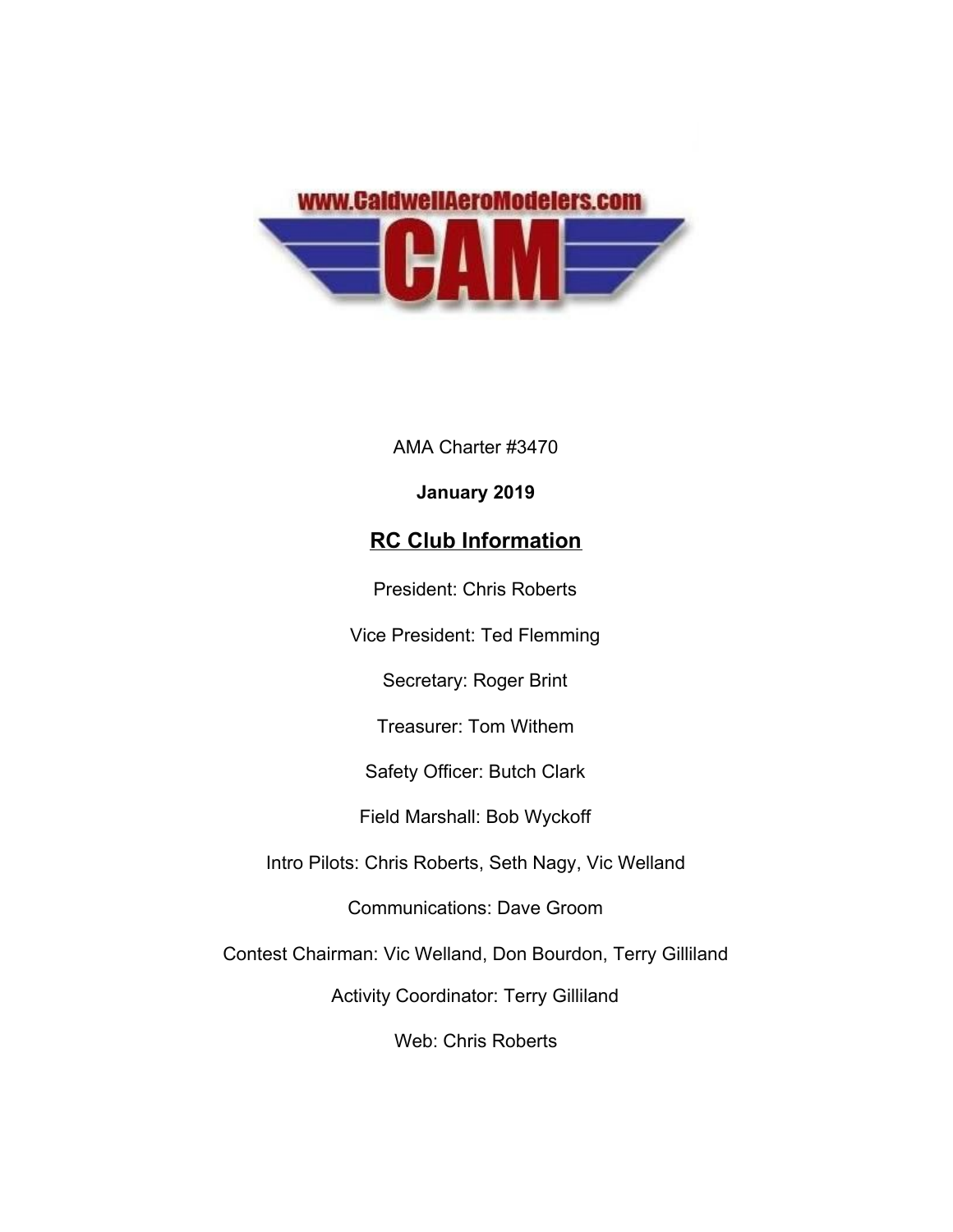# **Typical Meeting Agenda**

Welcome

Approve Agenda

New member applications

Reports

Field Officer

Safety Officer

Intro Pilots report

Treasurer's report

Old Business

New Business

Auction / Show & Tell

Q & A

## **January's Meeting Minutes**

Called to order at 7 PM. Welcomed everyone.

TREASURER REPORT - \$2230.01 and 14 Paid members

FIELD REPORT – Field is in good shape

SAFETY REPORT – Butch gave thumbs up

*INTRO PILOTS –No intro pilots in the last 30 days*

*New* members – We have no new members.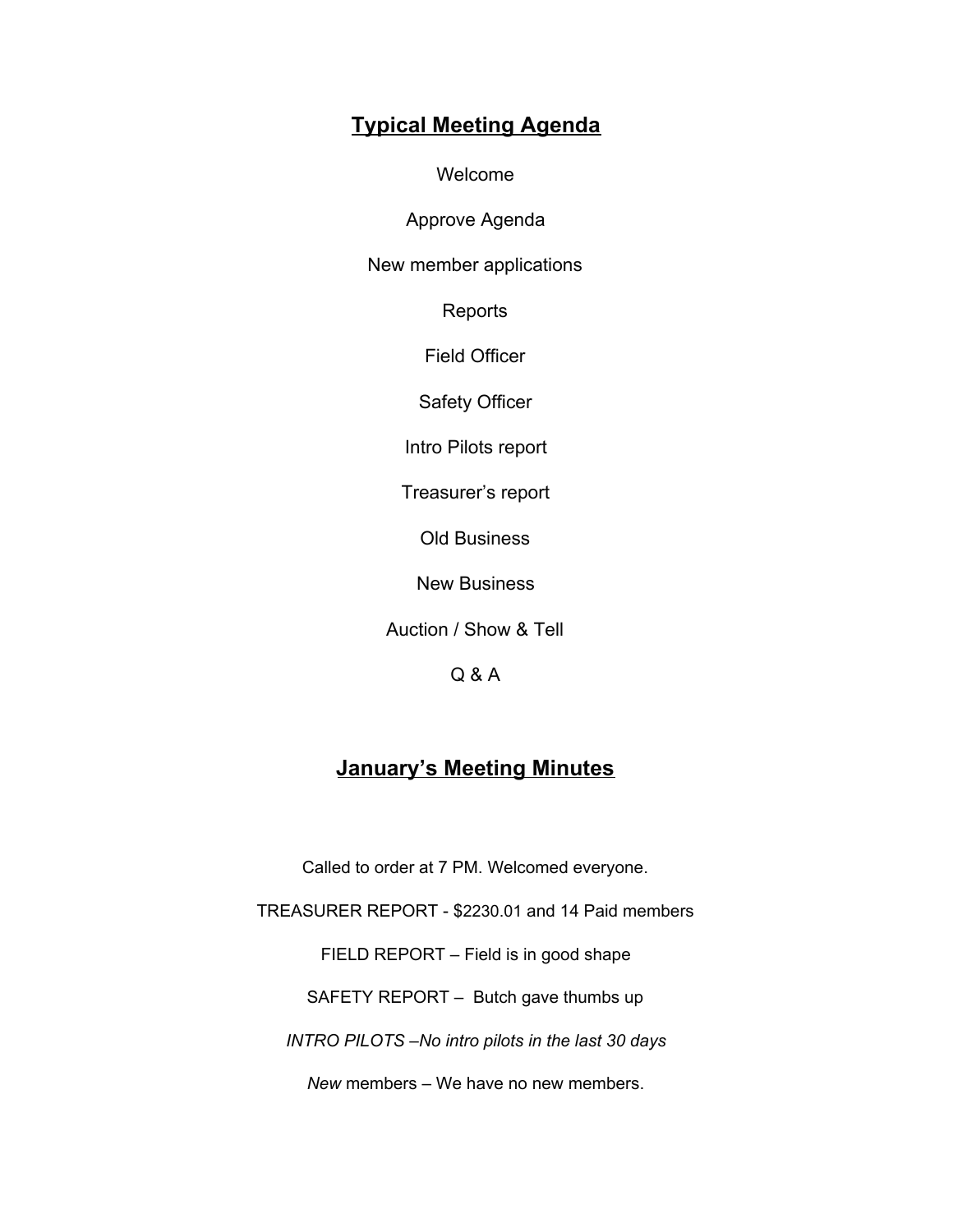### OLD BUSINESS

Mowing - Keith Herold - Dean Calloway from water dept will mow for \$25/time

Tom recommends Shannon Harmon

### NEW BUSINESS

#### Remember CAM and AMA dues

Roger needs addresses and phone numbers

Lock replaced again at gate

We will try a trail camera at field

Tabled- striping runway

2019 Goals *Discussion on the projects for this year. As of now they are:*

- event with proceeds going to local group/charity - extend grass runway and fill in West end of fabric runway. - Add CAM sign at entrance to dirt road. - AMA field improvements

2018 Goals:

 - Gold Leader Club - Flying Events with community donations. - Member drive - Field Improvements: - Movable flight stations - Treated lumber picnic tables - Replace some boards in bleachers - Replace mower Also done: - Shed floor replaced

2019 Events - Speed Rally - 4th Sat in April - change for Colonel's Flying Aces and Hunting Creek - Fun Soar - 3rd Sat in June - Fun Fly - 4th Sat in Sept - All electric fly-in?